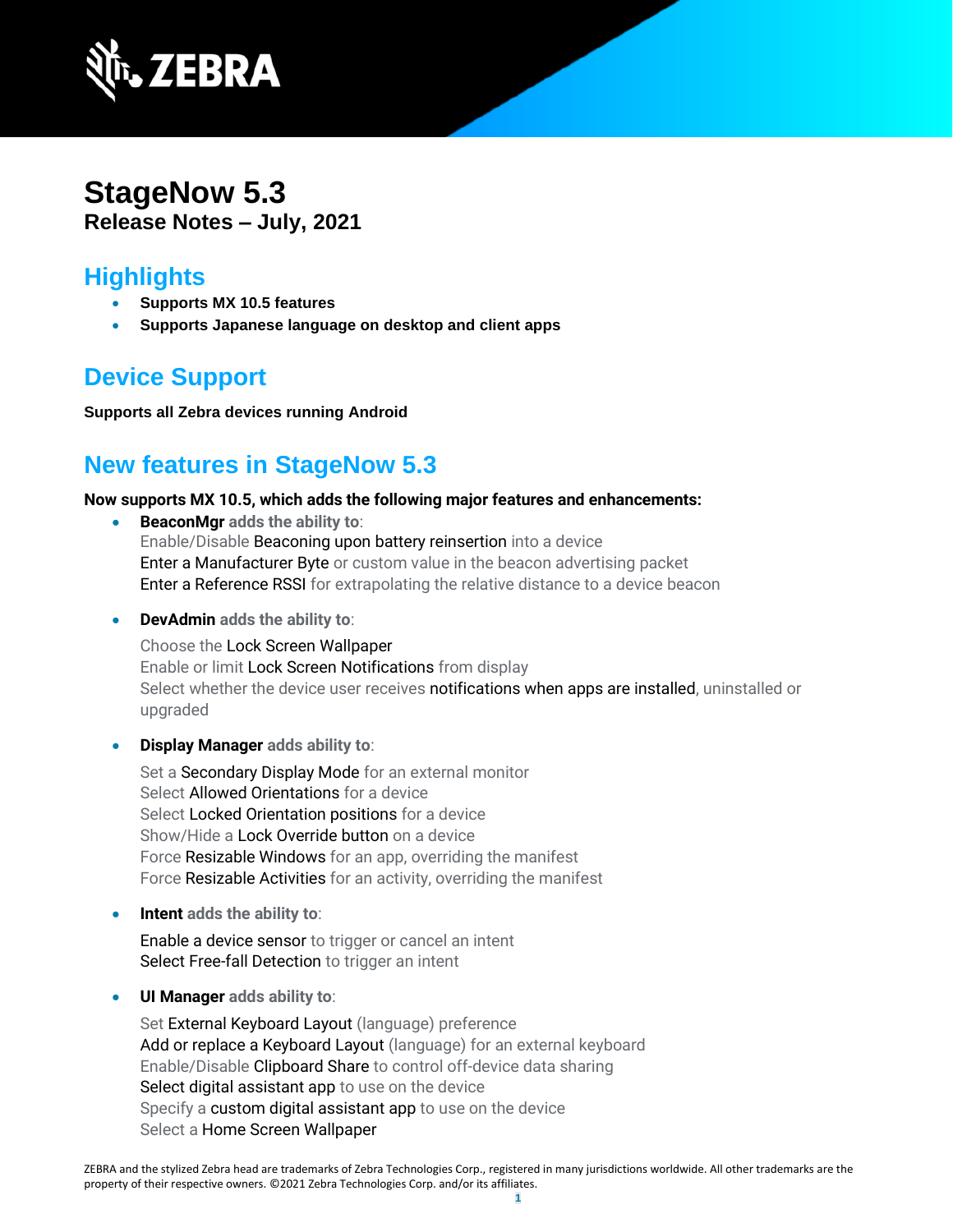

# **Resolved Issues in StageNow 5.3**

None.

#### **These issues were resolved in earlier releases:**

- StageNow no longer crashes if unsupported special characters are entered when changing the Admin password; an error message is displayed.
- When setting App Manager background app data feature, input value entry field is now visible for entering the name of the app package(s) on which to perform the App Feature Action.
- Setting Intent Manager now shows input value entry field after selecting Json String option.
- Power Key Manager now appears normally when creating a Profile with MX 10.2.
- Editing a copied Profile no longer impacts the original Profile.
- Editing Profile settings and wizards no longer corrupts the Profile.
- Smart Profiles now supports additional devices running Android 10 and resolves upgrade-build issues.
- An issue involving editing of Profiles created with StageNow 4.2 wizards has been resolved.
- Dynamic Profile accepts the ampersand (&) character in Input .csv file while generating barcodes dynamically.
- StageNow can now be used on workstations with users other than the "Admin" user. Note: The Trusted Staging feature is not available for non-admin users.
- Intent Manager now supports EMM enrollment using Google's CloudDPC client.

# **Usage Notes**

The following versions of StageNow can be upgraded to StageNow v5.3:

- 1. StageNow v5.2
- 2. StageNow v5.1
- 3. StageNow v5.0.2

### **Known Issues**

- Persistence is NOT supported for the "None" option of the Digital Assistant App parameter of UiMgr.
- File Manager "Embed in XML" option usage is NOT recommended for file size greater than 50 KB.
- A "null obj reference" error intermittently occurs when executing a PowerMgr Action Upgrade/Update/Downgrade Action after loading LG Patch 01-23-18.00-OG-U06-SDT through adb. Possible **REMEDY**: Try the action again
- After changing default USB preference, changed USB preference may not reflect. **REMEDY**: Unplug and Plug the device, you can see the changed USB behavior.
- A10 Smart Profile updates will not work if already downloaded using StageNow v5.0.1 once upgraded to v5.0.2. **REMEDY**: Delete the older respective xml files for those builds from \AppData\Roaming\StageNow\AST\FTP\SETTINGS and create a fresh Lifeguard profile.
- Zero Touch profiles will not work if already created in previous versions of StageNow after upgrade to 5.0.2 **REMEDY:** create a fresh Zero Touch profile using upgraded version 5.0.2.
- StageNow device client does NOT support secondary users when using Android multi-user mode,
- StageNow does NOT support Android split-screen mode.
- DataWedgeMgr in StageNow tool with MX 9.4 is not compatible with devices running with MX 9.4.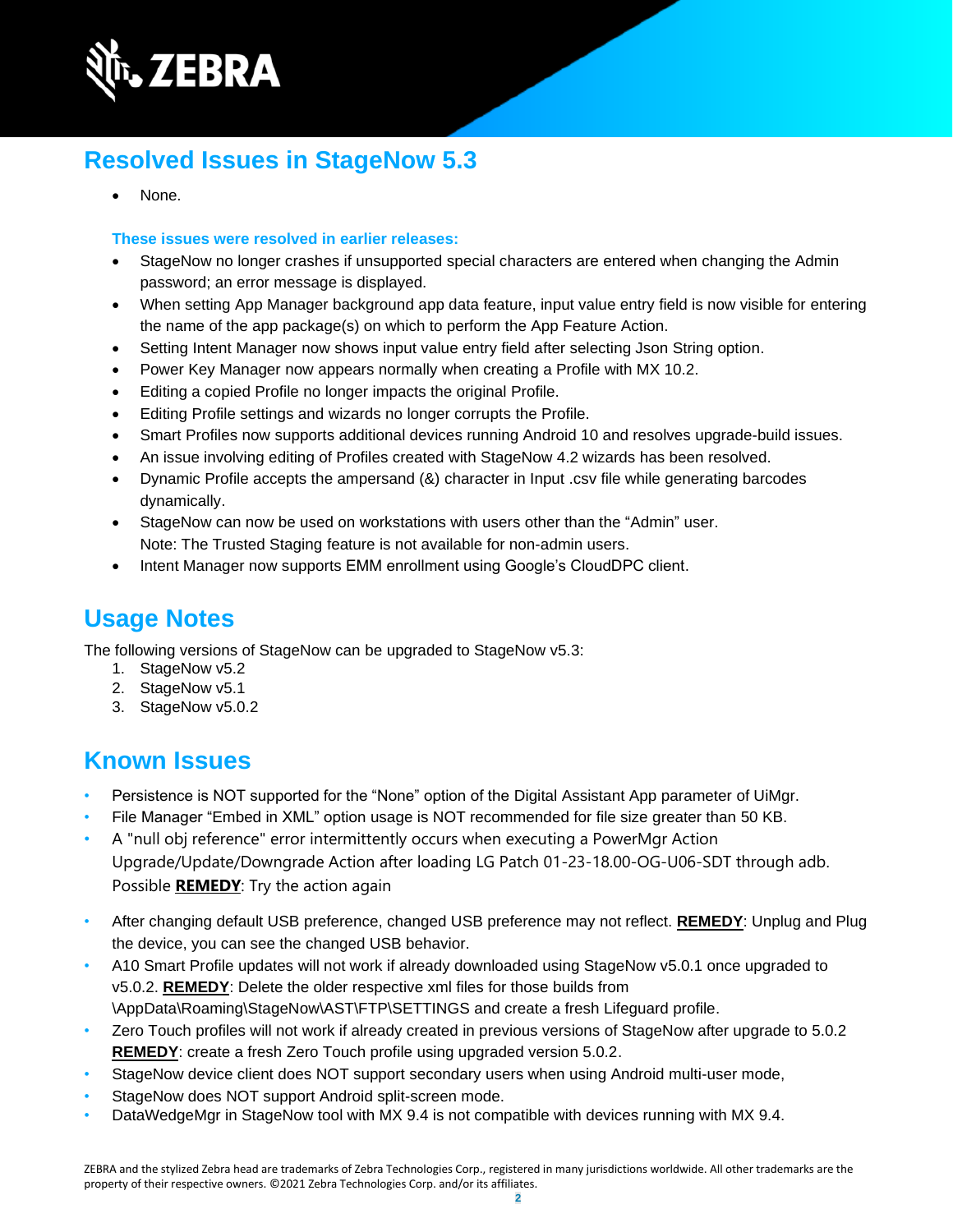

- Screen flickering before an Enterprise Reset has been observed on Android Oreo devices when the reset is performed using a StageNow barcode, this is temporary and there are no adverse effects to the device operation once Enterprise Reset has been completed on the And Oreo devices.
- Dynamic Staging functionality is available only to the Staging Administrator; Dynamic Staging profiles published to the Staging Operator might not work as expected.
- Device reboot is sometimes executed before applying configuration settings if the reboot setting is placed in the deployment section of a Profile. **REMEDY**: Do not add reboot settings using the assisted Wizard, use Xpert mode to construct the same defined profile with the reboot setting or use Xpert mode to reboot the device.
- .bin files generated from a Staging profile sometimes do not work on the device. **REMEDY**: Generate new .bin file from same profile.
- Wi-Fi Hotspot staging feature is NOT supported on workstations running Windows 10.
- If StageNow does not run as expected on Windows 10, quit and launch StageNow while selecting "Run as Administrator."
- Check for updates on startup (AWS/auto tool Updates) has been stopped; please download and install the latest StageNow tool from Zebra support portal.
- CSP Library:
	- $\circ$  Can be used for importing plug-in CSPs with their features displayed alongside other MX versions.
	- $\circ$  Errors sometimes occur when deleting an .apk file imported to the CSP Library as a plug-in CSP. TO **REMEDY**: Export all profiles, delete the StageNow DB and re-import all profiles. (StageNow DB is found in the %APPDATA% directory).

### **Important Link[s](http://techdocs.zebra.com/stagenow/)**

[StageNow Installation and Setup](http://techdocs.zebra.com/stagenow/latest/installing/)

Note:

- o For Chinese-language version, download an Adobe Acrobat reader that supports the desired language variant and generate the staging barcodes from a Staging Profile.
- o StageNow upgrade/migration is supported from the last two release versions to the present.

The StageNow release consists of the following deliverables:

| <b>Deliverable</b>          | <b>Description</b>          |
|-----------------------------|-----------------------------|
| staging_solution_signed.exe | StageNow installer          |
| StagingInstallGuide.pdf     | StageNow installation guide |

See [all supported devices](http://techdocs.zebra.com/stagenow/)

Note: The MX features supported on a particular device depend on the installed version of Android, MX and OSx. To determine supported features, use the drop-downs in the [MX Feature Matrix](http://techdocs.zebra.com/mx/compatibility/) SmartDocs bar.

### **About StageNow**

StageNow is Zebra Technologies' next generation staging solution for Zebra Android Mobile Devices. Staging is top of mind for our customers and partners as it is the initial process by which devices are taken out of the box and prepared for production use. Staging enterprise mobile devices can be done manually which is error prone and time consuming. Custom solutions are also used but are often not supported or forward compatible with newer devices. Zebra Technologies' Tier 1 MDM products can also be used to stage and manage Mobile Devices; however, these